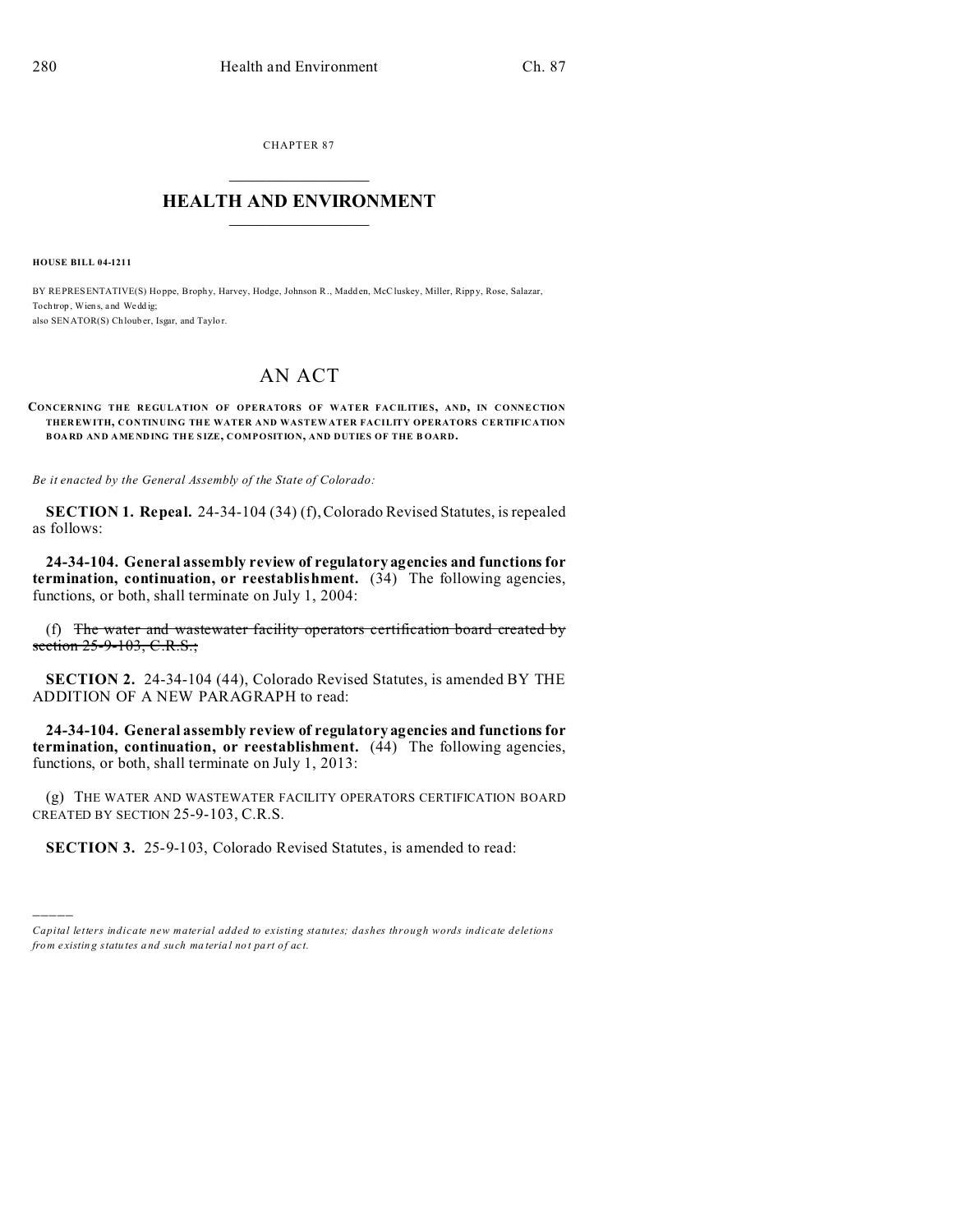**25-9-103. Water and wastewater facility operators certification board composition - repeal of article.** (1) There is hereby created the water and wastewater facility operators certification board, which shall constitute a section of the division of administration of the department and shall consist of thirteen THE FOLLOWING TEN members: eleven of whom shall be as follows:

(a) A certified water treatment facility operator with a minimum of four years' experience and demonstrated knowledge of and experience with all aspects of water treatment, including chemical, physical, and biological control analyses, maintenance and operational procedures, and corrosion and cross-connection control;

 $(b)$  (a) A certified WATER TREATMENT OR domestic wastewater treatment facility operator with a minimum of four years' experience and demonstrated knowledge of and experience with all aspects of wastewater treatment, including chemical, physical, and biological control analyses, maintenance and operation procedures, and corrosion and cross-connection control THE HIGHEST LEVEL OF CERTIFICATION AVAILABLE IN COLORADO;

 $(b.5)$  (b) A certified industrial wastewater treatment facility operator OR OTHER REPRESENTATIVE OF A PRIVATE ENTITY THAT OPERATES AN INDUSTRIALWASTEWATER TREATMENT FACILITY;

### (b.7) A small systems operator who is certified as a water or wastewater facility operator;

(c) A representative from the Colorado municipal league A CITY MANAGER, MANAGER OF A SPECIAL DISTRICT, OR UTILITY MANAGER IN A CITY, COUNTY, OR CITY AND COUNTY THAT OPERATES A DOMESTIC WATER OR WASTEWATER TREATMENT FACILITY;

(d) A representative of the department of public health and environment, WHO SHALL BE AN EX OFFICIO, NONVOTING MEMBER;

#### (e) A representative recommended by the state water quality control commission;

 $(f)$  (e) A certified water distribution OR WASTEWATER COLLECTION system operator WITH THE HIGHEST LEVEL OF CERTIFICATION AVAILABLE IN COLORADO;

### (g) A certified wastewater collection system operator;

(h) (f) A representative from the Colorado rural water association; and

(i) (g) A city manager, manager of a special district, or utility manager in a city, county, or city and county FOUR MEMBERS APPOINTED TO ACHIEVE GEOGRAPHICAL REPRESENTATION AND TO REFLECT THE VARIOUS INTERESTS IN THE WATER AND WASTEWATER FACILITY CERTIFICATION PROGRAM. AT LEAST ONE OF SUCH MEMBERS SHALL RESIDE WEST OF THE CONTINENTAL DIVIDE, AND AT LEAST ONE SHALL RESIDE IN THE RURAL PORTION OF THE EASTERN PLAINS OF COLORADO.

(2) All members of the board shall be appointed by the governor. At least three FOUR of the VOTING members of the board shall represent private industry BE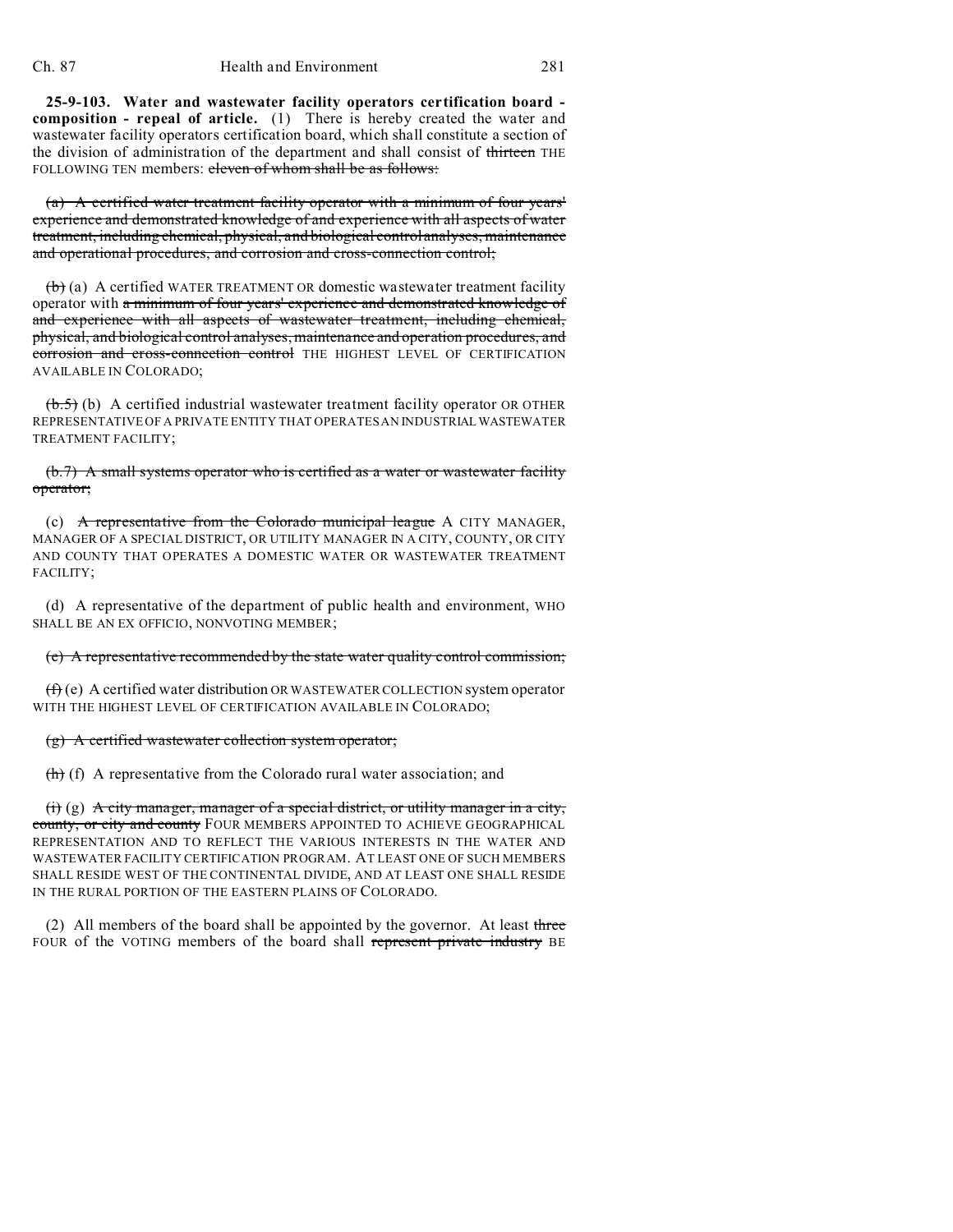CERTIFIED WATER OR WASTEWATER FACILITY OPERATORS, INCLUDING REPRESENTATIVES OF BOTH THE WATER AND WASTEWATER INDUSTRIES.

(3) (a)  $(\text{Delta by amendment, L. 96, p. 357, § 2, effective July 1, 1996.)}$ EXCEPT AS OTHERWISE PROVIDED IN PARAGRAPH (b) OF THIS SUBSECTION (3), APPOINTMENTS SHALL BE FOR TERMS OF FOUR YEARS, AND A MEMBER OF THE BOARD SHALL SERVE NO MORE THAN TWO CONSECUTIVE FOUR-YEAR TERMS.

(b) THE BOARD SHALL BE RECONSTITUTED AS OF JULY 1, 2004. MEMBERS WHO WERE SERVING AS OF JUNE 30, 2004, AND WHO ARE QUALIFIED FOR MEMBERSHIP UNDER SUBSECTIONS (1) AND (2) OF THIS SECTION, AS AMENDED, MAY BE REAPPOINTED BY THE GOVERNOR AND, IF A MEMBER IS SO REAPPOINTED, HIS OR HER SERVICE SHALL BE DEEMED TO HAVE BEEN CONTINUOUS. THE GOVERNOR SHALL MAKE INITIAL APPOINTMENTS OR REAPPOINTMENTS TO THE RECONSTITUTED BOARD SO THAT TWO VOTING MEMBERS' TERMS EXPIRE IN 2005, TWO VOTING MEMBERS' TERMS EXPIRE IN 2006, TWO VOTING MEMBERS' TERMS EXPIRE IN 2007, AND THREE VOTING MEMBERS' TERMS EXPIRE IN 2008. NOTWITHSTANDING PARAGRAPH (a) OF THIS SUBSECTION (3), MEMBERS WHO WERE SERVING AS OF JUNE 30, 2004, AND WHO ARE REAPPOINTED SHALL NOT BE ELIGIBLE FOR MORE THAN A TOTAL OF TEN YEARS' CONTINUOUS SERVICE.

(4) This article is repealed, effective July 1, 2004 2013. Prior to such repeal, the water and wastewater facility operators certification board shall be reviewed as provided for in section 24-34-104, C.R.S.

**SECTION 4.** 25-9-104 (1) (a), Colorado Revised Statutes, is amended to read:

**25-9-104. Duties of the board.** (1) (a) The board shall elect a chair and secretary each year AND SHALL establish rules in accordance with article 4 of title 24, C.R.S., setting forth the requirements governing certification for water and wastewater facility operators, including application for certification; admission to the examinations; SETTING AND COORDINATION OF EXAMINATION SCHEDULES; recording and issuing of certificates for the class of operator for which the applicant is found to be qualified; renewal of certificates; issuance of certificates based on reciprocity; minimum standards of operator performance; and standards for the accreditation of training programs. The board may select and appoint one or more independent nonprofit corporations to carry out the administration of the program and examinations, including, but not limited to, maintaining records of certified operators; notifying operators of expiration of certification; providing information on accredited training requirements; preparing and furnishing the examination material; collecting fees as set forth in section 25-9-108; setting the times, dates, and places for holding examinations, one of which shall be given at least annually, IN ACCORDANCE WITH RULES OF THE BOARD; grading examination papers; evaluating work experience of applicants; evaluating continuing training achievements for renewal of certification; and evaluating requests for reciprocity. The board shall ensure that an office is maintained for contact with operators and employers. The board shall also ensure, through the use of subject matter experts, that all certification examinations test for information that is relevant to the knowledge that is necessary to operate the level of facility for which certification is sought. The board may adopt such rules in accordance with article 4 of title 24, C.R.S., as are necessary to ensure the proper administration of the program and shall enter into contracts with any nonprofit